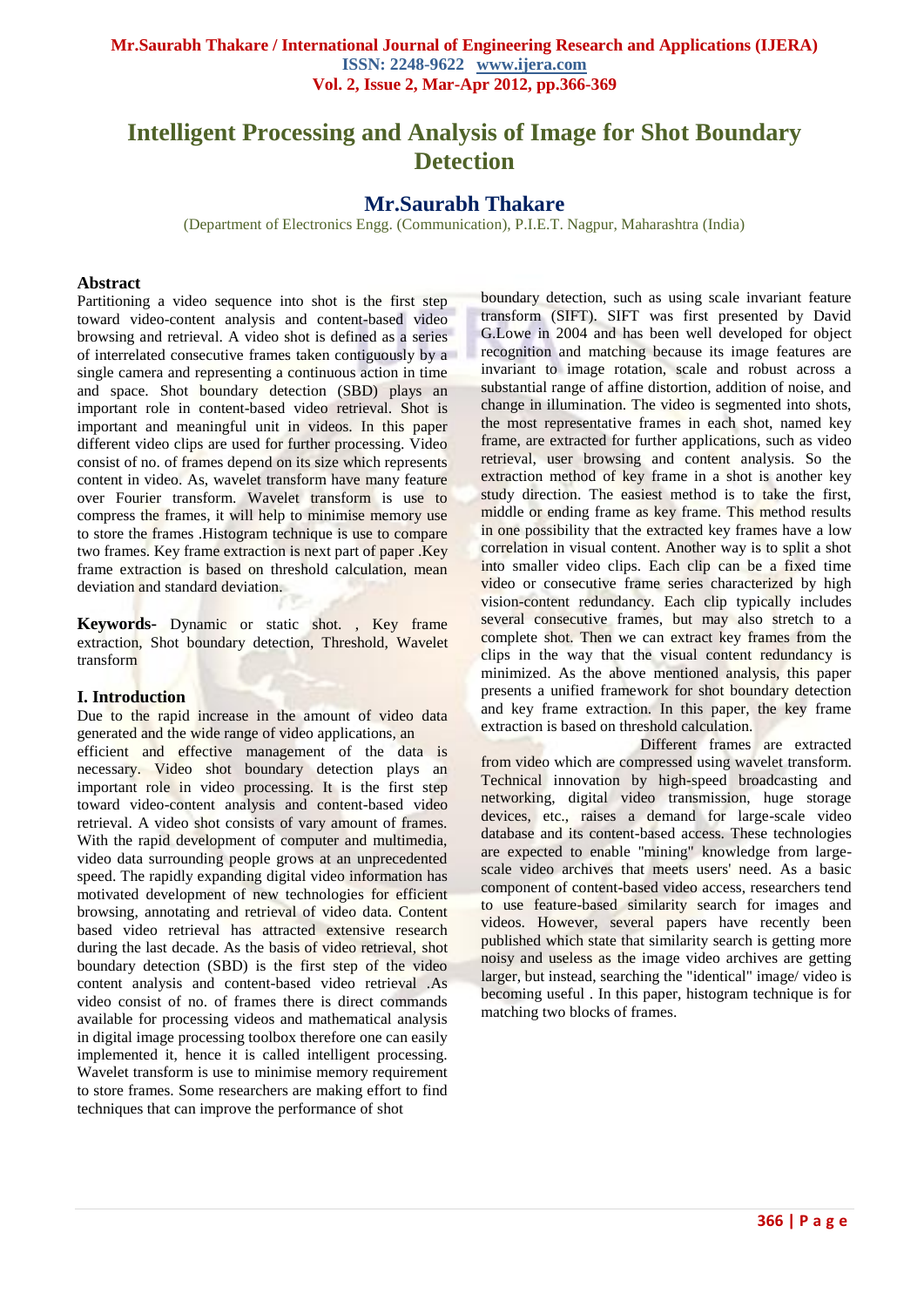# **Mr.Saurabh Thakare / International Journal of Engineering Research and Applications (IJERA) ISSN: 2248-9622 www.ijera.com Vol. 2, Issue 2, Mar-Apr 2012, pp.366-369**

# **II. Flow chart**





# **III. SHOT BOUNDARY DETECTION**

#### **III.I Image Segmentation**

Each frame is divided into blocks with m rows and n columns. Then the difference of the corresponding blocks between two consecutive frames is computed. Finally, the final difference of two frames is obtained by adding up all the differences through different weights

#### **III.II**

Histogram plot is use to determine difference between blocks of two frame. Histogram is use to determine variation of pixel at different frequency of image.



**"Fig".2 Shot Boundary Detection**

# **IV. Wavelet transform**

Wavelet compression is a form of data compression well suited for image compression. First a wavelet transform is applied. This produces as many coefficients as there are pixels in the image (i.e.: there is no compression yet since it is only a transform). These coefficients can then be compressed more easily because the information is statistically concentrated in just a few coefficients. Wavelets are mathematical functions that cut up data into different frequency components, and then study each component with a resolution matched to its scale. They have advantages over traditional Fourier methods in analyzing physical situations where the signal contains discontinuities and sharp spikes. A transform which localizes a function both in space and scaling and has some desirable properties compared to the Fourier transform. The transform is based on a wavelet matrix which can be computed more quickly than the analogous Fourier matrix.

# **V. Algorithm Description**

Let F  $(k)$  be the k<sup>th</sup> frame in video, k =1, 2,.., n. The algorithm of shot boundary detection is described as follows.

#### **Algorithm 1**:**Shot Boundary Detection**

Step 1: Partitioning a frame into blocks with m rows and n columns, and  $\overline{B}$  (i, j, k) stands for the block at (i, j) in the k <sup>th</sup> frame;

Step 2: Computing histogram matching difference between the corresponding blocks between consecutive frames in video sequence. H (i, j, k) and H (i, j,  $k+1$ ) stand for the

histogram of blocks at  $(i, j)$  in the  $k<sup>th</sup>$  and  $(k+1)<sup>th</sup>$  frame respectively. Block's difference is measured by the following equation

$$
DB (k, k+1, i, j) = \sum_{i=0}^{L-1} \frac{[H(i, j, k) - H(i, j, k+1)]^2}{H(i, j, k)}
$$

Where,

DB =Block difference,

 $L=$  Gray in image

Step 3: Computing histogram difference between two consecutive frames:

$$
D(k,k+1)=\sum_{i=1}^m \sum_{j=1}^n \text{ Wij } DB \ (k,k+1,i,j)
$$

..equation (1)

..equation (2)

Where Wij stands for the weight of block at  $(i, j)$ ; Step 4: Computing threshold computing the mean and standard variance of histogram difference over the whole video sequence. Mean and standard variance are defined as follows

$$
1D = \sum_{k=1}^{n-1} D(k, k+1) / \sum_{n-1}
$$

N



..equation (4)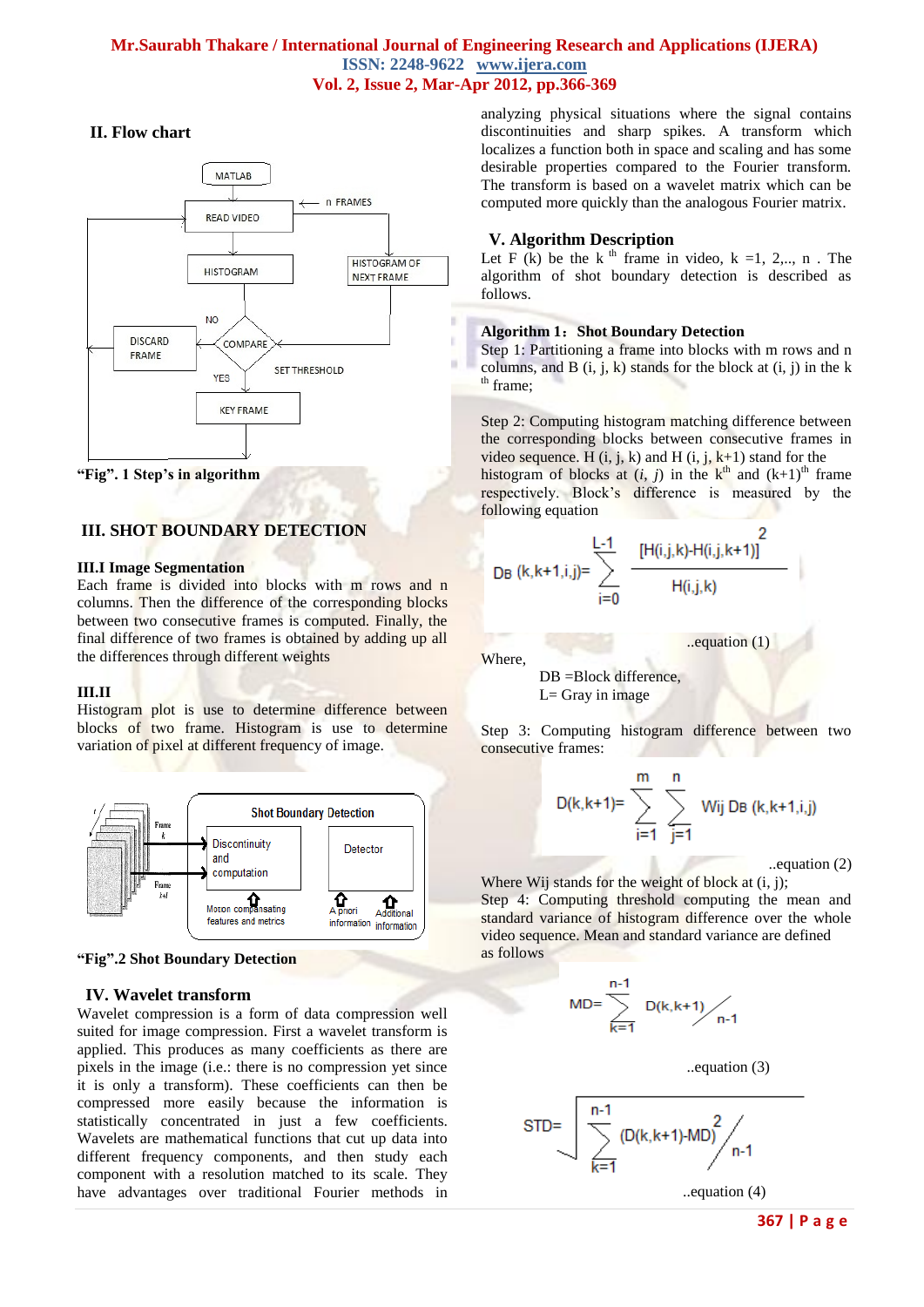#### **Mr.Saurabh Thakare / International Journal of Engineering Research and Applications (IJERA) ISSN: 2248-9622 www.ijera.com Vol. 2, Issue 2, Mar-Apr 2012, pp.366-369**

Step 5: Shot boundary detection

Let threshold  $T=MD + a x STD$  Shot candidate detection: if D  $(i, i+1)$  is greater than equal to, the i<sup>th</sup> frame is the end frame of previous shot, and the  $(i+1)$ <sup>th</sup> frame is the end frame of next shot.

Reference Frame: it is the first frame of each shot; General Frames: all the frames except for reference frame; "Shot Dynamic Factor" max (i): the maximum histogram within shot i; Dynamic Shot and Static Shot: a shot will be declared as dynamic shot, if its max(i) is bigger than MD; otherwise it is static shot;  $Fc(k)$ : the  $k<sup>th</sup>$  frame within the current shot,  $k=1, 2, 3...F_{CN}$  (k) ( $F_{CN}$  (k) is the total number of the current shot) .The algorithm of key frame extraction is described as follows

#### **Algorithm 2**:**Key Frame Extraction**

Step 1: Computing the difference between all the general frames and reference frame with the above algorithm

$$
\text{DC (1, k)} = \sum_{i=1}^{m} \sum_{j=1}^{n} \text{Wij DEB (1, k, i, j)...k=2,3,4,...}. \text{Fcn}
$$

 ..equation (5) Step 2: Searching for the maximum difference within a shot:

 $max(i)=Dc(1,k)max,k=2,3,4....Fcn$ 

..equation (6)

Step 3: Determining "Shot Type" according to the relationship between max (i) and MD: Static Shot (0) OrDynamicShot

Shot Type = {1 if max(i) is greater than equal to MD} {0 others}

..equation (7)

Step 4: Determining the position of key frame: if Shot Type=0, with respect to the odd number of a shot's frames, the frame in the middle of shot is chose as key frame; in the case of the even number, any one frame between the two frames in the middle of shot can be chose as key frame. If Shot Type=1, the frame with the maximum difference is declared as key frame.

# **VI.Experiment analysis**

This paper gives idea how the key frame extracted .As video consist of number of frames depend upon size of video. These frames occupies large space in memory .So in this paper wavelet transform is used to compress frame size .Each frame is divided into sub-blocks .No. of rows and column selected in such way that it explains all the content in video. Frame rate is about 20 frames/sec. In the histogram methods, it is possible that the histograms of two frames are similar, but the contents are completely different. According to human beings' visual characteristic, if the difference of the same pixel of two frames is in a small range, we may think that these two pixels are the same; if the difference is larger than a threshold, we consider that they are different.

#### **VII. Conclusion**

In this paper extracted frames from the video compressed by using wavelet transform. Key frame extraction is depending upon threshold value calculated by using method discussed above. Key frames can satisfactorily represent the content of video. The wavelet transform is use to compress frames where video size is large. Each frame is divided into rows and column so that it represents all the content in frame and easy for next calculation part. In order to further improve accuracy, we will use multimodal information to segment video and generate video abstract. In this paper one important point is static or dynamic shot. Static shot referred to the picture or image which is not in motion. Dynamic is for continuously moving image.Comparision of these two shot help us to find out moving images in frames or steady images.

Multimodality-based video indexing will be our future direction.

#### **VIII.Result**

The experiment result shows that key frames represent video content. The key frames are use to watch highlights of video. We use wavelet transform in this paper which are having many advantages over other image compression transform. So wavelet transform is use to compress the frame size, and it will helpful in application where video size is large. Also it saves the memory space required to store the frames. Dynamic and static shot is depending upon block difference and mean deviation value.Matlab software is use for completing and implementing algorithm with version 7.9.Consider two frames of video shown below.